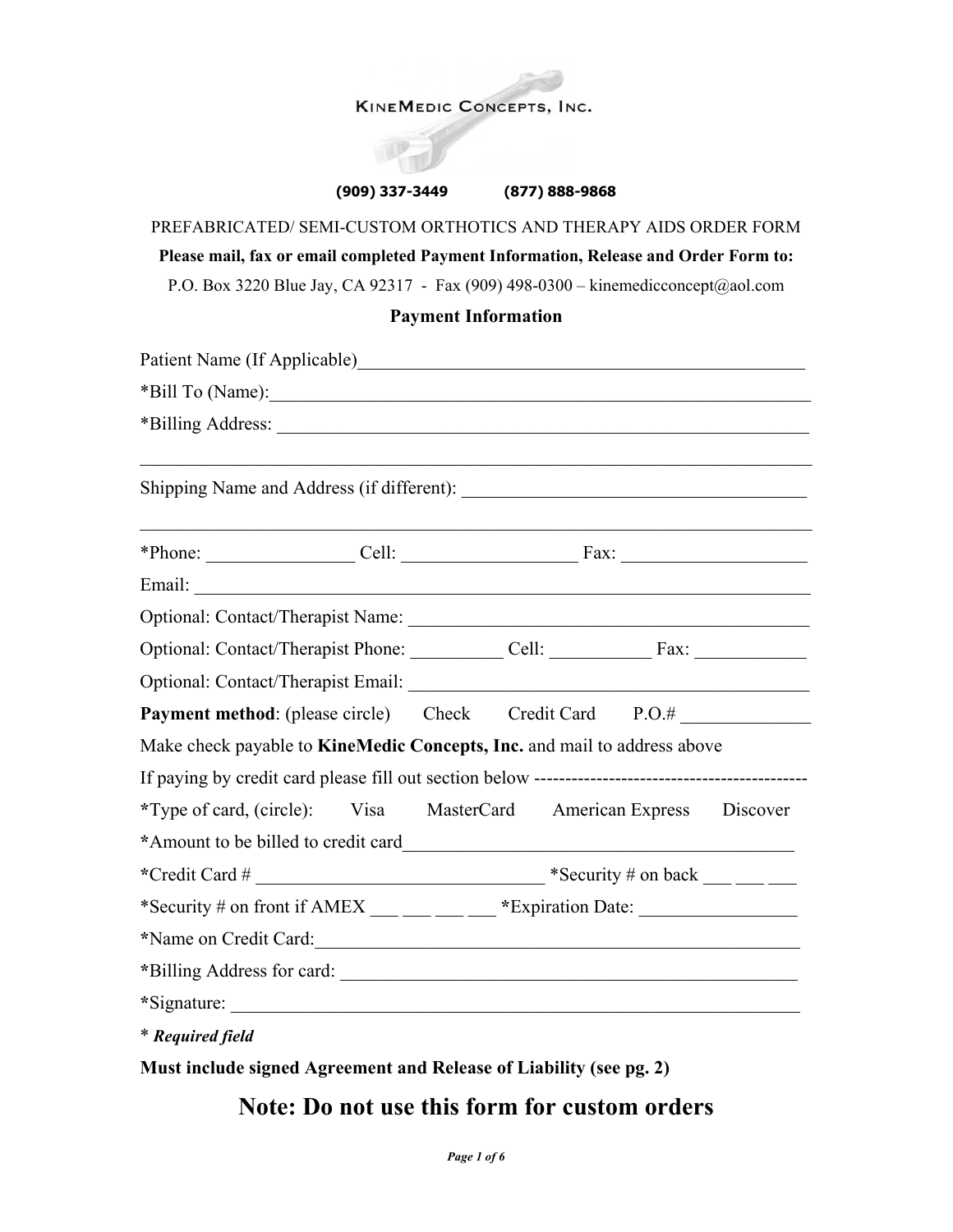# **AGREEMENT AND RELEASE FROM LIABILITY**

**FOR KINEMEDIC CONCEPTS, INC.**

I, the contract of the contract of the contract of the contract of the contract of the contract of the contract of the contract of the contract of the contract of the contract of the contract of the contract of the contrac voluntarily am purchasing from Neuro-IFRAH**®** Organization or its designees or agents products and/or equipment.

I am aware that my use of products/equipment from Neuro-IFRAH**®** Organization (known as products/equipment) or KineMedic Concepts, Inc. is wholly voluntary and my use of products/equipment is done with full knowledge of all possible dangers involved. I hereby agree to accept any and all risk of injury.

I have been guaranteed no specific progress or result. I hereby agree that I, my assignees, heirs, distributee, guardians, and legal representatives will not make a claim against, sue or attach the property of Neuro-IFRAH**®** Organization, Kinemedic Concepts Inc. or any of their affiliated organizations or the supplier of any equipment or premises used in these activities for injury or damages resulting from the negligence or other acts, or however caused, by any employee, agent or contractor of the Neuro-IFRAH**®** Organization or KineMedic Concepts Inc., its instructors and trainees and any of its affiliated organizations from all actions, claims or demands that I, my assignees, heirs, distributee, guardians, and legal representatives now have or may hereafter have for injury or damages resulting from my use of products/equipment.

It is strongly recommended that you take a Neuro-IFRAH**®** course or be under the supervision of someone who has taken a Neuro-IFRAH**®** course for proper training in the use of the products/equipment.

I have carefully read this agreement and fully understand its context. I am aware that this is a release of liability and a contract between myself and Neuro-IFRAH**®** and KineMedic Concepts, Inc. and agree to it of my own free will.

I also understand that KineMedic Concepts, Inc. does not bill any insurance, and that if I desire to seek reimbursement from my insurance provider, it is my responsibility to file a claim with them. For Medicare claims, please be advised that we are not a Medicare supplier/provider and if you need to know if Medicare will reimburse you for the items purchased, you may contact them prior to ordering. Your insurance provider may ask for insurance codes for the item(s) you are ordering. Suggested insurance codes can be found on our website at [www.kinemedic.com](http://www.kinemedic.com/) using the "Insurance Info" link.

| Executed At (City, State) |  |
|---------------------------|--|
|                           |  |

| Date |  |  |  |  |  |
|------|--|--|--|--|--|
|      |  |  |  |  |  |

Signature of Patient or Representative \_\_\_\_\_\_\_\_\_\_\_\_\_\_\_\_\_\_\_\_\_\_\_\_\_\_\_\_\_\_\_\_\_

Printed Name \_\_\_\_\_\_\_\_\_\_\_\_\_\_\_\_\_\_\_\_\_\_\_\_\_\_\_\_\_\_\_\_\_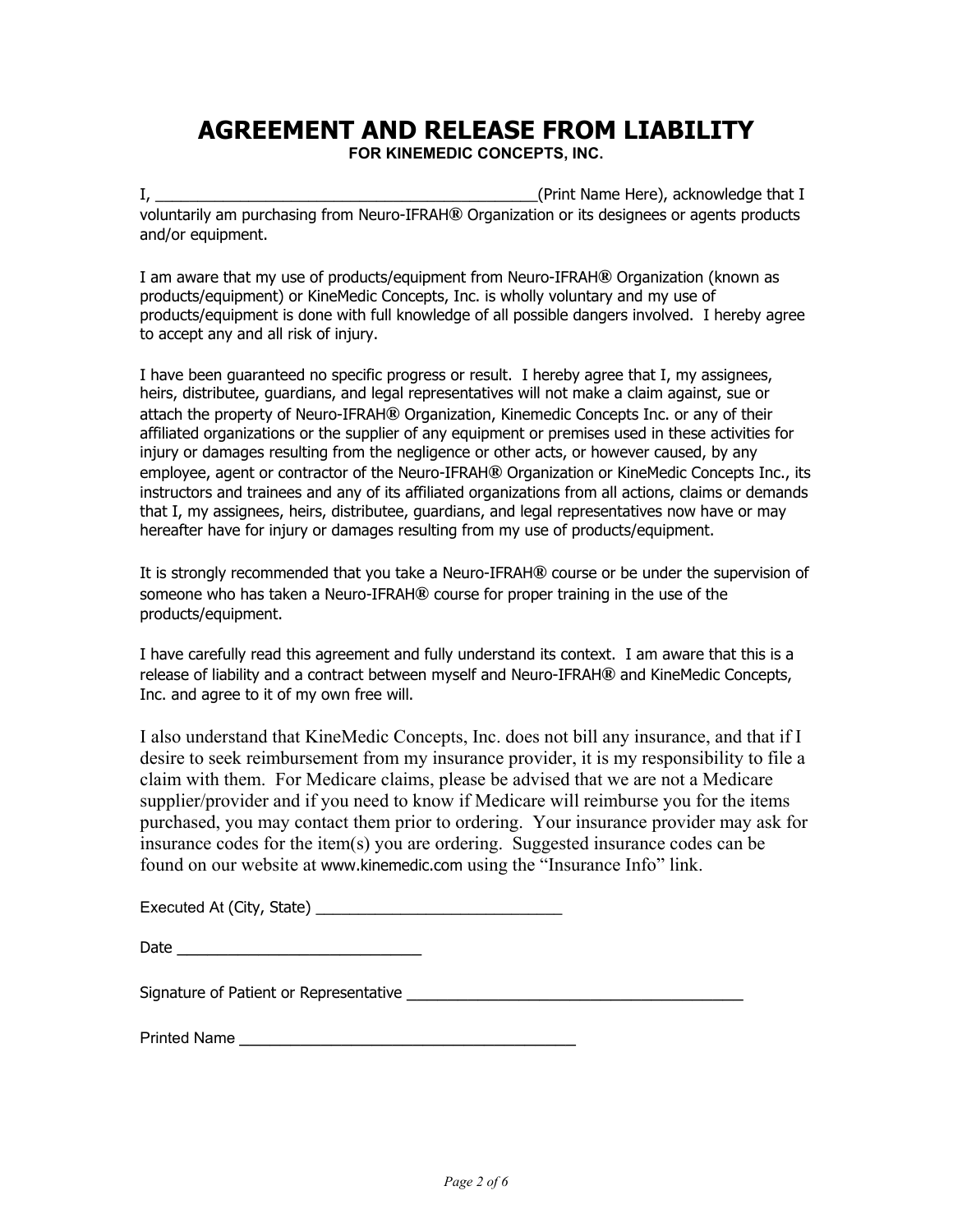## **KineMedic Concepts, Inc. Prefabricated/Semi-Custom Orthotics and Therapy Aid Order Form**

| <b>Product</b>                                                                                         | <b>Price</b>                                   |                         | <b>Size</b> |                          | <b>Right/Left</b> |                                     | Quantity | Total \$ |  |
|--------------------------------------------------------------------------------------------------------|------------------------------------------------|-------------------------|-------------|--------------------------|-------------------|-------------------------------------|----------|----------|--|
| Prefabricated PRO (Therapists Only)                                                                    | 800.00                                         | S                       | M<br>L      |                          | R                 | L                                   |          |          |  |
| Post Stretching Range of Motion<br>Maintaining Ankle Foot Orthotic                                     | 300.00                                         | S                       | L<br>M      |                          | $\mathsf{R}$      | Г                                   |          |          |  |
| Prefab Neuro-IFRAH® Dorsiflexion<br>Stretch Assist                                                     | 415.00                                         | S                       | M<br>L      |                          | R                 | L                                   |          |          |  |
| Prefabricated Neuro-IFRAH® EWHO<br>with option 1 ratchet joints                                        | 830.00                                         | S                       | M           | L                        | XL                | ${\sf R}$                           | Г        |          |  |
| Prefabricated Neuro-IFRAH® EWHO<br>with option 2 step lock joints                                      | 1,490.00                                       | S                       | М           | L                        | XL                | R                                   | Г        |          |  |
| Prefabricated Neuro-IFRAH® EWHO<br>with option 1 ratchet joint at wrist and<br>option 2 joint at elbow | 1,130.00                                       | S                       | М           | L                        | <b>XL</b>         | $\mathsf{R}$                        | L        |          |  |
| Prefabricated Neuro-IFRAH® EWHO<br>with option 3 adjustable static joints                              | 1,430.00                                       | S                       | M           | L                        | <b>XL</b>         | $\mathsf{R}$                        | L        |          |  |
| Prefabricated Neuro-IFRAH® WHO<br>with option 1 ratchet joint                                          | 560.00                                         | S                       | М           | L                        | XL                | R                                   | L        |          |  |
| Prefabricated Neuro-IFRAH® WHO<br>with option 2 step lock joint                                        | 860.00                                         | S                       | M           | L                        | <b>XL</b>         | $\mathsf{R}$                        | Г        |          |  |
| Prefabricated Neuro-IFRAH® WHO<br>with option 3 adjustable static joint                                | 660.00                                         | S                       | м           | L                        | XL                | R                                   | L        |          |  |
| Prefab Neuro-IFRAH® Light WHO 65°                                                                      | 425.00                                         | $\overline{\mathsf{s}}$ | М           | L                        | $\overline{X}$    | ${\sf R}$                           | L        |          |  |
| Prefab Neuro-IFRAH® Light WHO 30°                                                                      | 425.00                                         | S                       | M           | L                        | XL                | ${\sf R}$                           | L        |          |  |
| Prefab Neuro-IFRAH® Light WHO 15°                                                                      | 425.00                                         | $\overline{\mathsf{s}}$ | M           | L                        | <b>XL</b>         | ${\sf R}$                           | Г        |          |  |
| Prefab Neuro-IFRAH® Light WHO 0°                                                                       | 425.00                                         | S                       | M           | L                        | <b>XL</b>         | ${\sf R}$                           | L        |          |  |
| Prefabricated Neuro-IFRAH® Hand<br>Paddle with Straps                                                  | 95.00                                          | S                       | М           | L                        | XL                | R                                   | Г        |          |  |
| Prefabricated Neuro-IFRAH® Paddle<br>with Wrist Extension Orthotic (Golden<br>Gate)                    | 145.00                                         | S                       | М           | L                        | XL                | R                                   | L        |          |  |
| Prefab Articulating Dome Positioning<br>Splint w/ option 1 ratchet joint                               | 560.00                                         | S                       | M           | L                        | <b>XL</b>         | $\mathsf{R}$                        | L        |          |  |
| Prefab Articulating Dome Positioning<br>Splint with option 2 step lock joint                           | 860.00                                         | S                       | M           | L                        | XL                | R.                                  | L        |          |  |
| Prefabricated Articulating Dome<br>Positioning Splint with option 3<br>adjustable static joint         | 660.00                                         | S                       | М           | L                        | XL                | R                                   | L        |          |  |
| Prefabricated Dome Positioning Splint                                                                  | 230.00                                         | S                       | M           | L                        | <b>XL</b>         | $\mathsf{R}$                        | L        |          |  |
| <b>Flat Paddle</b>                                                                                     | 12.00                                          | S                       | M           | L                        | XL                |                                     | N/A      |          |  |
| Flat Paddle Set                                                                                        | 48.00                                          |                         |             | N/A                      |                   | N/A                                 |          |          |  |
| Flat Paddle w/ Straps                                                                                  | 65.00                                          | S                       | M           | L                        | XL                | $\mathsf{R}$<br>Generic(two thumbs) |          |          |  |
| Hand Positioning Accessory Type 1                                                                      | 55.00                                          |                         |             | N/A                      |                   | R<br>Generic(two thumbs)            |          |          |  |
| Hand Positioning Accessory Type 2                                                                      | 110.00                                         |                         |             | N/A                      |                   | R<br>L<br>Generic(two thumbs)       |          |          |  |
| Hand Positioning Accessory Type 3                                                                      | 85.00                                          |                         |             | N/A                      |                   | R<br>Generic(two thumbs)            |          |          |  |
| Hand Positioning Accessory Type 4                                                                      | 40.00                                          |                         |             | N/A                      |                   |                                     | N/A      |          |  |
| Hand Positioning Accessory Type 5                                                                      | 120.00                                         |                         |             | N/A                      |                   | R<br>Generic(two thumbs)            |          |          |  |
| Hand Positioning Accessory Type 6                                                                      | 180.00                                         | N/A                     |             | R<br>Generic(two thumbs) |                   |                                     |          |          |  |
| Prefabricated Shoulder Support                                                                         | 97.00                                          | N/A                     |             |                          | N/A               |                                     |          |          |  |
| Prefab Dorsal Wrist Extension Support                                                                  | 80.00                                          | N/A                     |             |                          | N/A               |                                     |          |          |  |
| Dome                                                                                                   | 58.00                                          | N/A                     |             | N/A                      |                   |                                     |          |          |  |
| Knee Anti-Hyperextension Unit Type 1                                                                   | 290.00                                         | N/A                     |             | N/A                      |                   |                                     |          |          |  |
| Knee Anti-Hyperextension Unit Type 2<br>(Sizing chart for this product online)                         | 120.00                                         | S<br>M<br>XL<br>L       |             | N/A                      |                   |                                     |          |          |  |
| Slider w/ Loops                                                                                        | 65.00                                          | N/A                     |             |                          | N/A               |                                     |          |          |  |
| Slider w/o Loops                                                                                       | 65.00                                          | N/A                     |             |                          | N/A               |                                     |          |          |  |
| Foot/Heel Skate                                                                                        | 95.00                                          | N/A                     |             |                          | N/A               |                                     |          |          |  |
| Knee Immobilizer                                                                                       | 310.00                                         | N/A<br>N/A              |             |                          | N/A               |                                     |          |          |  |
| Knee & Elbow Flexion/Extension Assist<br>Thumb Up™ Post                                                | 490.00<br>50.00                                | S(4.5")                 |             |                          | L(6")             |                                     | N/A      |          |  |
| Hip Alignment Assist Unit                                                                              | 675.00                                         |                         |             |                          |                   |                                     | N/A      |          |  |
|                                                                                                        | N/A<br>N/A<br>SUBTOTAL (Continue to next page) |                         |             |                          |                   |                                     |          |          |  |
|                                                                                                        |                                                |                         |             |                          |                   |                                     |          |          |  |
| Page 3 of 6                                                                                            |                                                |                         |             |                          |                   |                                     |          |          |  |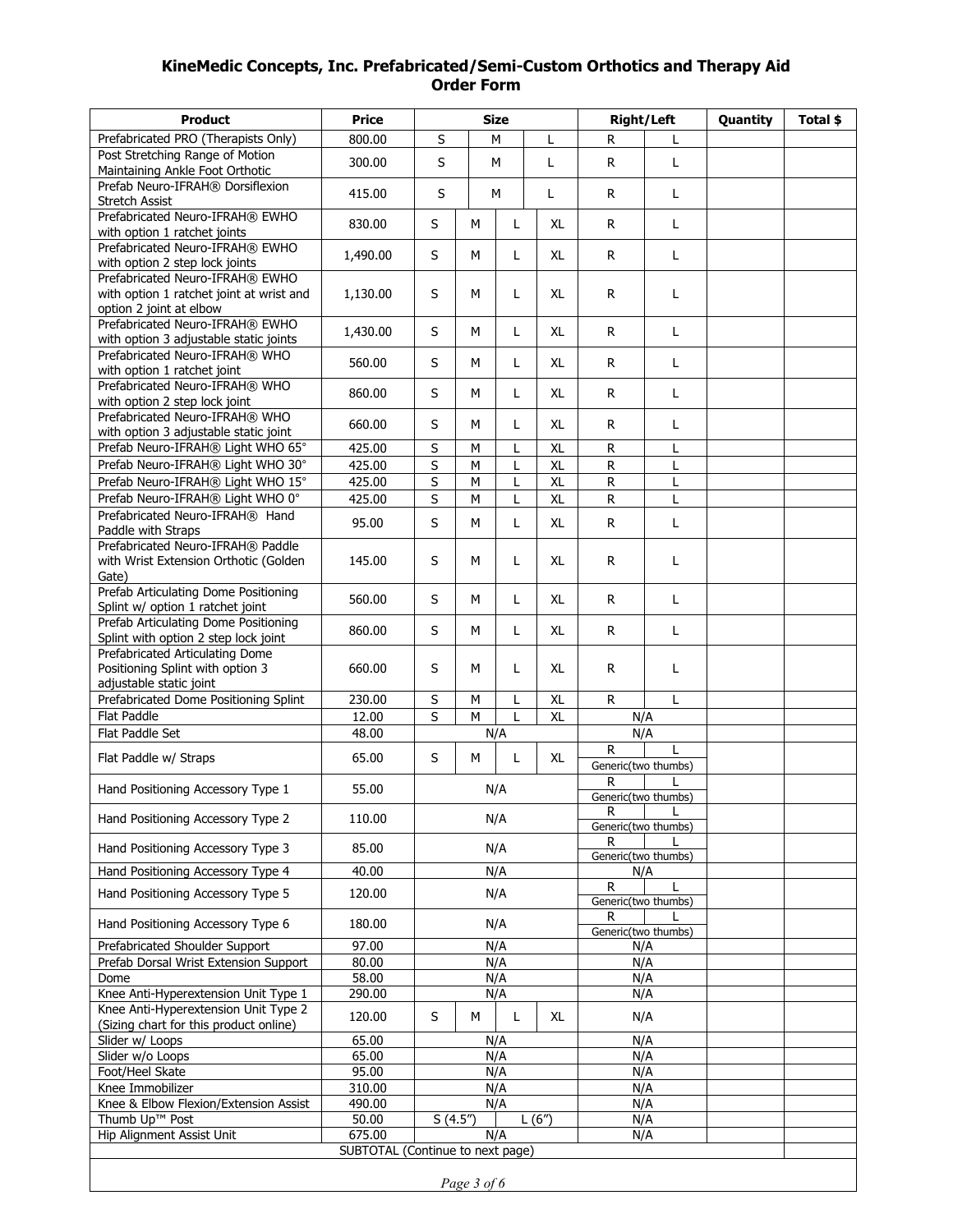| <b>Product</b>                                               | <b>Price</b>                                             |                 | <b>Size</b> |     | <b>Right/Left</b> | Quantity                     | Total \$ |
|--------------------------------------------------------------|----------------------------------------------------------|-----------------|-------------|-----|-------------------|------------------------------|----------|
| Humeral External Rotator                                     | 375.00                                                   | N/A             |             | R.  | L                 |                              |          |
| <b>Walker Stability Enhancer</b>                             | 300.00                                                   | N/A             |             | N/A |                   |                              |          |
| Weight Assist Limb Energizer and<br>Exercise Device (WALEED) | 1450.00                                                  |                 | N/A         | N/A |                   |                              |          |
| Neuro-IFRAH® Mini-Mat                                        | 840.00                                                   |                 | N/A         |     | N/A               |                              |          |
| Easy Active™ Shoulder A                                      | 350.00                                                   |                 | N/A         |     | N/A               |                              |          |
| Easy Active™ Shoulder B                                      | 235.00                                                   |                 | N/A         |     | N/A               |                              |          |
| Easy Active™ Shoulder I-Frame                                | 320.00                                                   |                 | N/A         |     | N/A               |                              |          |
| <b>Thoracic Extension Unit</b>                               | 690.00                                                   |                 | N/A         |     | N/A               |                              |          |
| Easy Active™ Ankle/Foot                                      | 575.00                                                   |                 | N/A         |     | N/A               |                              |          |
| Easy Active™ Pelvis                                          | 515.00                                                   |                 | N/A         |     | N/A               |                              |          |
| Easy Active™ Mobile Shoulder Assist                          | 390.00                                                   |                 | N/A         |     | N/A               |                              |          |
| Correct Step Foot Aligner                                    | 200.00                                                   |                 | N/A         | R.  |                   |                              |          |
| Miscellaneous 40" Staff                                      | 55.00                                                    |                 | N/A         |     | N/A               |                              |          |
| <b>Walker Docking Station</b>                                | 100.00                                                   |                 | N/A         |     | N/A               |                              |          |
| Hand Paddle Docking Station                                  | 100.00                                                   |                 | N/A         |     | N/A               |                              |          |
| Easy Active™ Foot Eversion Assist                            | 160.00                                                   |                 | N/A         |     | N/A               |                              |          |
| Easy Active™ Shoulder External<br>Rotator                    | 710.00                                                   |                 | N/A         |     | N/A               |                              |          |
| <b>Walker Extensions</b>                                     | 180.00                                                   |                 | N/A         |     | N/A               |                              |          |
| Multi-Angle Foot Positioner                                  | 320.00                                                   |                 | N/A         |     | N/A               |                              |          |
| Light Bivalve Elbow Support                                  | 100.00                                                   | S(12")          | L(14")      | N/A |                   |                              |          |
| Ultralight Bivalve Elbow Support                             | 100.00                                                   | S(12")          | L(14")      | N/A |                   |                              |          |
| Casting Kit                                                  | 28.00                                                    |                 | N/A         | N/A |                   |                              |          |
| SUBTOTAL (from this page)                                    |                                                          |                 |             |     |                   |                              |          |
|                                                              | SUBTOTAL (total from this page + page 3)                 |                 |             |     |                   |                              |          |
|                                                              | Total from Additional Options Page (Chart Below)         |                 |             |     |                   |                              |          |
|                                                              |                                                          | <b>SUBTOTAL</b> |             |     |                   |                              |          |
|                                                              | *Certified Neuro-IFRAH® Instructor Discount (10% off)    |                 |             |     |                   |                              |          |
|                                                              |                                                          | <b>SUBTOTAL</b> |             |     |                   |                              |          |
|                                                              | Delivery and Handling (see table on page 5) (taxable)    |                 |             |     |                   |                              |          |
|                                                              |                                                          | <b>SUBTOTAL</b> |             |     |                   |                              |          |
|                                                              | Sales Tax 7.25% For all orders delivered to a CA address |                 |             |     |                   |                              |          |
|                                                              |                                                          |                 |             |     |                   | New Prices Effective 4/15/22 |          |
|                                                              |                                                          |                 |             |     |                   |                              |          |

\* You must have your Instructor Certification to be eligible for the discount. This discount will not apply for products released/purchased for specific patients. Certification name must match billing Name.

**Semi-Custom Sizing and Additional Options**

| Product                                                                                                                                                     | Price  | Quantity                                      |   |   |  |    | Total<br>\$ |
|-------------------------------------------------------------------------------------------------------------------------------------------------------------|--------|-----------------------------------------------|---|---|--|----|-------------|
|                                                                                                                                                             |        | Paddle                                        | S | М |  | XL |             |
| Semi-Custom Sizing on non conforming size for WHO,                                                                                                          | 100.00 | Forearm                                       | S | М |  | XL |             |
| EWHO, or Dome Positioning Splint                                                                                                                            |        | Arm                                           | S | М |  | XL |             |
| Multi-Attachment Bracket (This bracket will be affixed<br>to a flat paddle, hand paddle, or Hand Positioning<br>Accessory that is included with this order) | 100.00 |                                               |   |   |  |    |             |
| Rotational Control for WHO or EWHO                                                                                                                          | 90.00  |                                               |   |   |  |    |             |
| Interchangeable Dome Positioning Hand Piece for<br>WHO or EWHO                                                                                              | 325.00 |                                               |   |   |  |    |             |
| Adapted Foot Slider for Elastic Attachment for the<br>Knee/Elbow Flexion/Extension Assist                                                                   | 65.00  |                                               |   |   |  |    |             |
| Padded Dorsal Plate for Hand Paddle, WHO, or EWHO                                                                                                           | 25.00  |                                               |   |   |  |    |             |
| Additional 1/4" Finger Lift for Hand Paddle, WHO, or<br>EWHO, or Hand Positioning Accessory                                                                 | 6.00   |                                               |   |   |  |    |             |
| Secure Belt Line for Shoulder support or EWHO/WHO<br>with rotation control                                                                                  | 40.00  |                                               |   |   |  |    |             |
| Additional Wrist Strap for EWHO, WHO, or Dome<br>Positioning Braces                                                                                         | 25.00  |                                               |   |   |  |    |             |
| 10 pack of Thumb Pieces                                                                                                                                     | 40.00  | If you desire a specific length, specify here |   |   |  |    |             |
| Padded Liner for EACH unpadded section of Dome<br>Positioning Splint, WHO, EWHO                                                                             | 15.00  | please specify which section(s)               |   |   |  |    |             |
| Additional Options may ONLY be added at the time<br>of original order with exception of the secure belt line                                                |        | Total<br>Add to order form                    |   |   |  |    |             |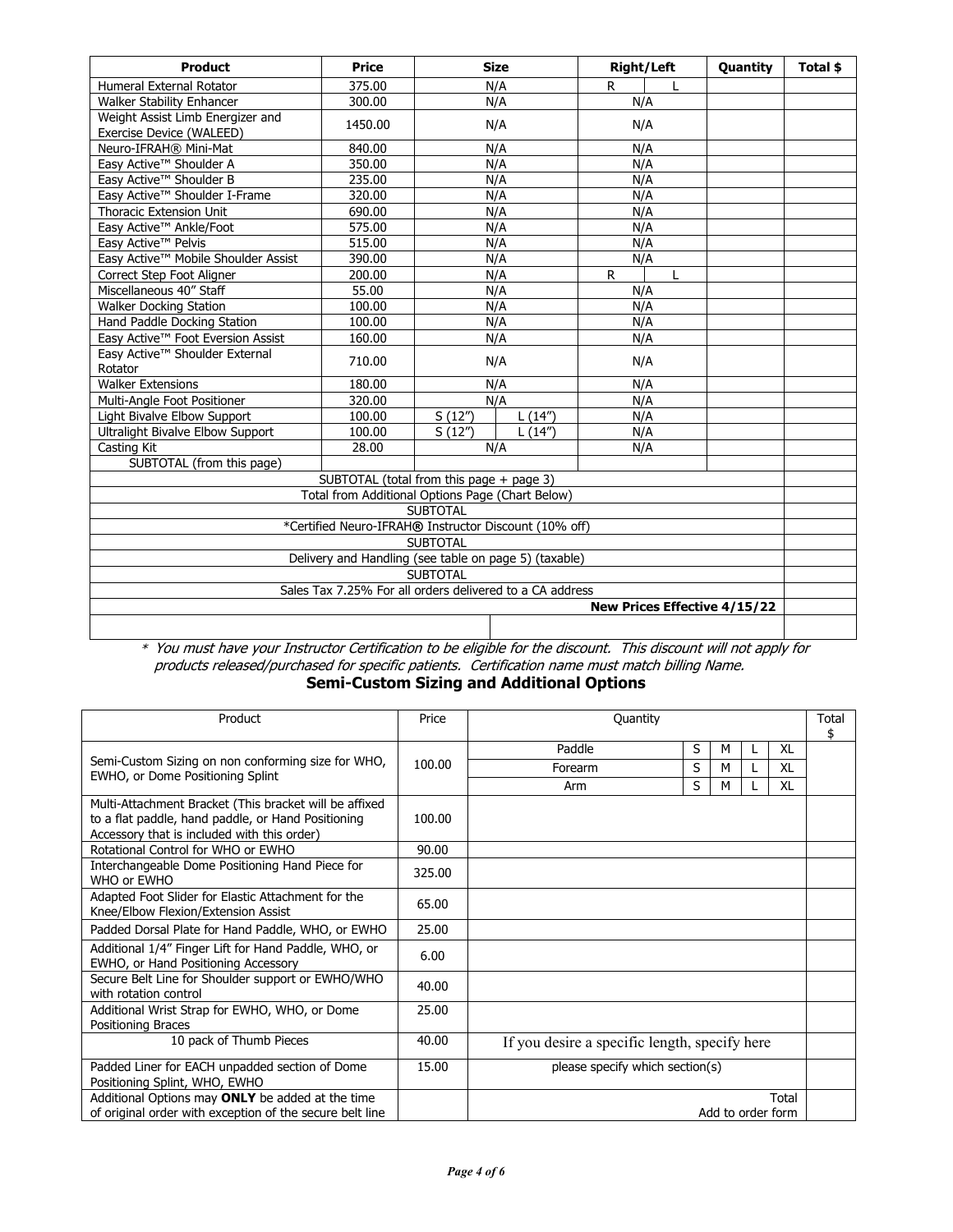# **Sizing for Pre-Fabricated Hand Paddle, Flat Paddle, WHO, EWHO, Golden Gate and Dome Positioning Splint**

|   | <b>Measurements in centimeters</b> |                   |                       |                                 |                                      |                                           |  |  |  |
|---|------------------------------------|-------------------|-----------------------|---------------------------------|--------------------------------------|-------------------------------------------|--|--|--|
|   | Hand Paddle Section                |                   | Forearm Section       |                                 | <b>Upper Arm Section</b>             |                                           |  |  |  |
|   | MP Width                           | Length of<br>Hand | Wrist<br>Circumfrence | Largest Forearm<br>Circumfrence | Largest Upper<br>Arm<br>Circumfrence | Elbow<br>Center to<br><b>Wrist Center</b> |  |  |  |
| S | $6.5 - 7.1$                        | < 19.5            | $15 - 17$             | $21 - 24$                       | $24 - 29$                            | $22 - 24$                                 |  |  |  |
| M | $7.2 - 8.1$                        | < 20.5            | $17 - 19$             | $24 - 27$                       | $29 - 34$                            | $23.5 -$<br>25.5                          |  |  |  |
| L | $8.2 - 9.1$                        | < 21.5            | $19 - 24$             | $27 - 33$                       | $34 - 39$                            | $25 - 27$                                 |  |  |  |
| Χ | $9.2 - 10.1$                       | < 22.5            | $19 - 24$             | $27 - 33$                       | $34 - 39$                            | $26.5 -$<br>28.5                          |  |  |  |

If your patient does not fit into one size in all 3 sections (hand paddle, forearm and upper arm) you can order a semi-custom orthotic for an additional \$100 charge by completing the semicustom sizing on the previous page.

 $\_$  . The contribution of the contribution of the contribution of the contribution of  $\mathcal{L}_\mathcal{A}$ \_\_\_\_\_\_\_\_\_\_\_\_\_\_\_\_\_\_\_\_\_\_\_\_\_\_\_\_\_\_\_\_\_\_\_\_\_\_\_\_\_\_\_\_\_\_\_\_\_\_\_\_\_\_\_\_\_\_\_\_\_\_\_\_\_\_\_\_\_\_\_\_\_\_\_\_\_\_\_

Comments or Additional Information Regarding your order: